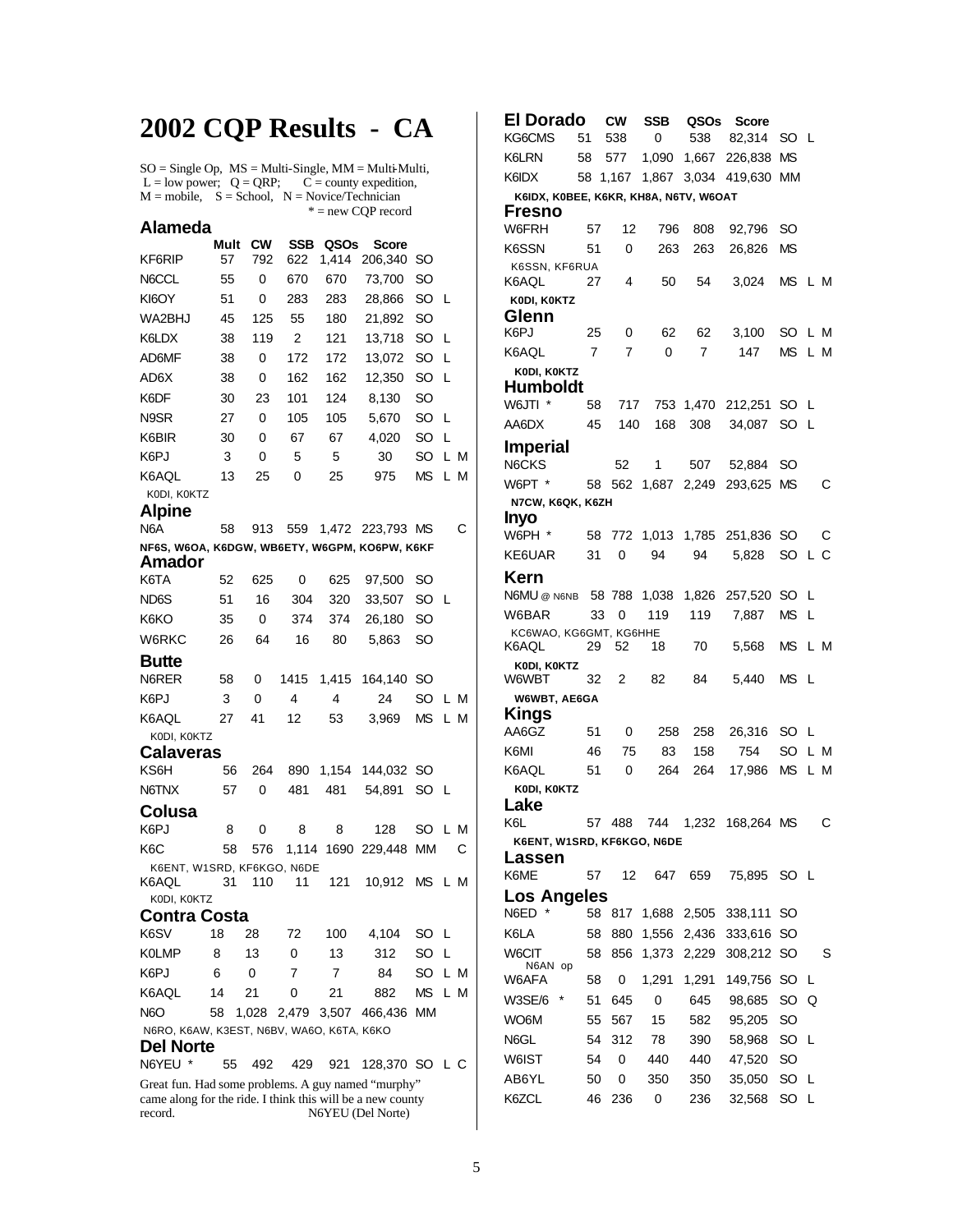| <b>Los Angeles (continued)</b>               |         |        |           |           |                            | Orange          |        | Mult CW                                                                                                                   | <b>SSB</b> | QSOs     | <b>Score</b> |                 |                               |           |     |     |
|----------------------------------------------|---------|--------|-----------|-----------|----------------------------|-----------------|--------|---------------------------------------------------------------------------------------------------------------------------|------------|----------|--------------|-----------------|-------------------------------|-----------|-----|-----|
| NK6A                                         |         | 41 166 | 41        | 207       | 23,780                     | SO Q            |        | N6HC                                                                                                                      | 58         | 691      | 1,261        | 1,952           | 266,597 SO                    |           |     |     |
| WB6NFO                                       | 48      | 0      | 207       | 207       | 19,872                     | SO L            |        | AA6PW                                                                                                                     | 57         | 850      | 812          | 1,662           | 238,003 SO L                  |           |     |     |
| NN6O                                         | 47      | 0      | 204       | 204       | 19,176                     | SO L            |        | WA6OGO                                                                                                                    | 49         | 379      | 49           | 428             | 60,588                        | SO L      |     |     |
| WA6BOB                                       | 35      | 102    | 78        | 180       | 16,205                     | SO L            |        | WB6WUW                                                                                                                    | 56         | 0        | 471          | 471             | 52,808                        | SO L      |     |     |
| K6MMC                                        | 35      | 3      | 102       | 105       | 7,490                      | SO Q            |        | K6ACZ                                                                                                                     | 52         | 0        | 336          | 336             | 34,996                        | SO L      |     |     |
| KN6Y                                         | 54      | 320    | 233       | 553       | 77,004                     | MS <sub>L</sub> |        | K6VDP                                                                                                                     | 39         | 0        | 145          | 145             | 11,310                        | SO L      |     |     |
| KN6Y, KD6PLU, K6HCJ, WA6KYR, W6OFV           |         |        |           |           |                            |                 |        | W6ZL                                                                                                                      | 32         | 65       | 0            | 65              | 6,240                         | SO L      |     |     |
| K6AQL                                        | 32      | 53     | 42        | 95        | 7,776                      |                 | MS L M | WB6NL                                                                                                                     | 29         | 0        | 97           | 97              | 5,626                         | SO L      |     |     |
| KODI, KOKTZ<br>Madera                        |         |        |           |           |                            |                 |        | KB6OJS                                                                                                                    | 25         | 0        | 56           | 56              | 2,825                         | SO Q      |     |     |
| KD6FW                                        | 58      | 0      | 1,645     | 1,645     | 190,820 SO                 |                 |        | <b>Placer</b>                                                                                                             |            |          |              |                 |                               |           |     |     |
| W6BBS                                        | 58      | 0      | 1,051     | 1,051     | 121,916 SO L               |                 |        | KF6T *                                                                                                                    | 58         | 908      |              | 992 1,900       | 273,209 SO                    |           |     |     |
| KF6CNV                                       | 44      | 0      | 361       | 361       | 31,768                     | SO L            |        | WX6V                                                                                                                      | 55         | 484      | 215          | 699             | 103,647 SO L                  |           |     |     |
| W6GR                                         | 47      | 0      | 314       | 314       | 29,516                     | <b>SO</b>       |        | W6RFF                                                                                                                     | 54         | 496      | 175          | 671             | 99,333                        | SO L      |     |     |
| N6HO                                         | 31      | 0      | 121       | 121       | 7,502                      | SO L            |        | W6QB                                                                                                                      | 30         | 0        | 63           | 63              | 3,780                         | SO L      |     |     |
| K6MI                                         | 5       | 0      | 6         | 6         | 60                         |                 | SO L M | <b>Plumas</b>                                                                                                             |            |          |              |                 |                               |           |     |     |
| K6AQL                                        | 23      | 10     | 27        | 37        | 1,932                      |                 | MS L M | KA6BIM                                                                                                                    | 58         |          |              |                 | 141 1,277 1,418 172,811 SO    |           |     | C   |
| KODI, KOKTZ                                  |         |        |           |           |                            |                 |        | <b>Riverside</b>                                                                                                          |            |          |              |                 |                               |           |     |     |
| Marin                                        |         |        |           |           |                            |                 |        | W6TKV                                                                                                                     | 58         | 0        | 1,209        | 1,209           | 140,244 SO                    |           |     |     |
| K6RIM                                        | 58      | 670    |           | 634 1,304 | 190,269                    | SO.             |        | W6DCC                                                                                                                     | 52         | 402      | 0            | 402             | 62,790                        | SO L      |     |     |
| AE6FC                                        | 25      | 0      | 62        | 62        | 3,100                      | SO              |        | AF6F                                                                                                                      | 43         | 0        | 125          | 125             | 10,750                        | <b>SO</b> |     |     |
| <b>Mariposa</b>                              |         |        |           |           |                            |                 |        | W6EEN                                                                                                                     | 58         |          |              | 610 1,607 2,217 | 292,639 MS                    |           |     |     |
| N6NZ                                         | 56      | 176    |           | 831 1,007 | 122,640 SO                 |                 |        | W6EEN, K6XC, N6RT, W6ORD, W6AQ                                                                                            |            |          |              |                 |                               |           |     |     |
| <b>Mendocino</b>                             |         |        |           |           |                            |                 |        | <b>Sacramento</b><br>N6IG @W6GO * 58 1,567                                                                                |            |          | 0            | 1,567           | 272,658 SO                    |           |     |     |
| KG6EVH                                       | 44      | 0      | 186       | 186       | 16,412 SO L                |                 |        | W6UT                                                                                                                      |            | 52 520   | 85           | 605             | 90,090                        | SO Q      |     |     |
| Merced                                       |         |        |           |           |                            |                 |        | N6JV                                                                                                                      | 48         | 447      | 0            | 447             | 64,368                        | SO L      |     |     |
| W6UDX                                        | 54      | 320    | 140       | 460       | 67,014                     | SO.             |        |                                                                                                                           | 50         | 341      | 0            |                 | 51,225                        | SO L      |     |     |
| K6AQL                                        | 32      | 56     | 0         | 56        | 5,376                      |                 | MS L M | W6NKR                                                                                                                     |            | 62       |              | 341             |                               | <b>SO</b> |     |     |
| KODI, KOKTZ                                  |         |        |           |           |                            |                 |        | KI6T<br>KG6JOT                                                                                                            | 37<br>41   | $\Omega$ | 65<br>120    | 127<br>120      | 11,747<br>9,840               | SO        | L   |     |
| Modoc<br>KS6U                                | 54      | 382    | 105       | 487       | 73,305                     | MМ              | C      | K6AQL                                                                                                                     | 32         | 68       | 0            | 68              | 6,528                         | <b>MS</b> | L M |     |
| KS6U, K2DI, W7MT, W7YOW, WA7AJ, KI6Y, KD7RZA |         |        |           |           |                            |                 |        | KODI, KOKTZ                                                                                                               |            |          |              |                 |                               |           |     |     |
| Mono                                         |         |        |           |           |                            |                 |        | <b>San Benito</b>                                                                                                         |            |          |              |                 |                               |           |     |     |
| W6M                                          | 49      | 0      | 504       | 504       | 49,441                     | MS L            |        | K6AQL                                                                                                                     | 37         | 77       | 6            | 83              | 8,991                         | МS        |     | L M |
| W7AB, W7FD                                   |         |        |           |           |                            |                 |        | KODI, KOKTZ                                                                                                               |            |          |              |                 |                               |           |     |     |
| W6ML                                         | 58 1051 |        |           |           | 1,958 3,009 410,089 MM     |                 | С      | ND6E                                                                                                                      |            | 58 268   | 1334         | 1616            | 201434 MM                     |           |     | С   |
| W6KC, K6JI, W6JTB, WQ6X<br><b>Monterey</b>   |         |        |           |           |                            |                 |        | K6EP, KA6MAL, AC6KW, KG6AO, KI6CK<br><b>San Bernardino</b>                                                                |            |          |              |                 |                               |           |     |     |
| N6IJ *                                       | 58      |        | 783 1,058 | 1,841     | 258,970 SO                 |                 |        | N6WIN *                                                                                                                   |            |          |              |                 | 58 213 1,547 1,760 216,514 SO |           |     |     |
| AD6E op<br>K6AQL                             | 41      | 63     | 84        | 147       | 14,637 MS L M              |                 |        | at W2IJ<br>W6KK                                                                                                           |            | 622      | 958          |                 |                               |           |     |     |
| KODI, KOKTZ                                  |         |        |           |           |                            |                 |        |                                                                                                                           | 57         | 0        | 725          | 725             | 1,580 215,659 SO L<br>82,650  | SO L      |     |     |
| Napa                                         |         |        |           |           |                            |                 |        | KD6KHJ                                                                                                                    | 57         | 452      |              |                 |                               |           |     |     |
| KE6ZSN                                       | 58      | 32     | 1,269     | 1,301     | 152,830 SO                 |                 |        | W6UFT<br>W1HIJ op                                                                                                         | 54         |          | 73           | 525             | 81,108                        | SO Q      |     |     |
| <b>Nevada</b>                                |         |        |           |           |                            |                 |        | AD6WL                                                                                                                     | 58         | 0        | 664          | 664             | 77,024                        | SO        |     |     |
| K6BZS                                        | 57      | 510    | 900       | 1,410     | 189,810 SO                 |                 |        | K6MCP                                                                                                                     | 55         | 0        | 606          | 606             | 66,660                        | SO L      |     |     |
| W6IXP                                        | 58      | 425    | 905       | 1,330     | 179,017 SO                 |                 |        | K6EY                                                                                                                      | 50         | 355      | 0            | 355             | 53,325                        | SO L      |     |     |
| W6FA                                         | 55      | 336    | 135       | 471       | 70,290                     | SO L            |        | Great fun as always. Bands $\&$ nearby power lines noisy                                                                  |            |          |              |                 |                               |           |     |     |
| K6III                                        | 6       | 18     | 1         | 19        | 336                        |                 | SO QM  | during day but quiet at night. Propagation only fair for me.<br>Appreciate all the participation from outside California. |            |          |              |                 |                               |           |     |     |
| NC6DX                                        | 57      | 219    | 840       | 1,059     | 133,294 MS                 |                 |        |                                                                                                                           |            |          |              |                 | K6OWL                         |           |     |     |
| K6XN, K6III, W6NW                            |         |        |           |           |                            |                 |        |                                                                                                                           |            |          |              |                 |                               |           |     |     |
| N6XI<br>N6XI, W6EU, KI6IV                    | 58      |        |           |           | 915 1,166 2,081 294,466 MM |                 |        | Lots of fun and well promoted! K6AQL/m did a great job!<br>Thanks to N6KI and N6O for all six bands!                      |            |          |              |                 | N4PN                          |           |     |     |
|                                              |         |        |           |           |                            |                 |        |                                                                                                                           |            |          |              |                 |                               |           |     |     |
| NOmendociNO $\otimes$                        |         |        |           |           | N9NE                       |                 |        | Great conditions, great operators equals fantastic CQP!!                                                                  |            |          |              |                 | N3FR                          |           |     |     |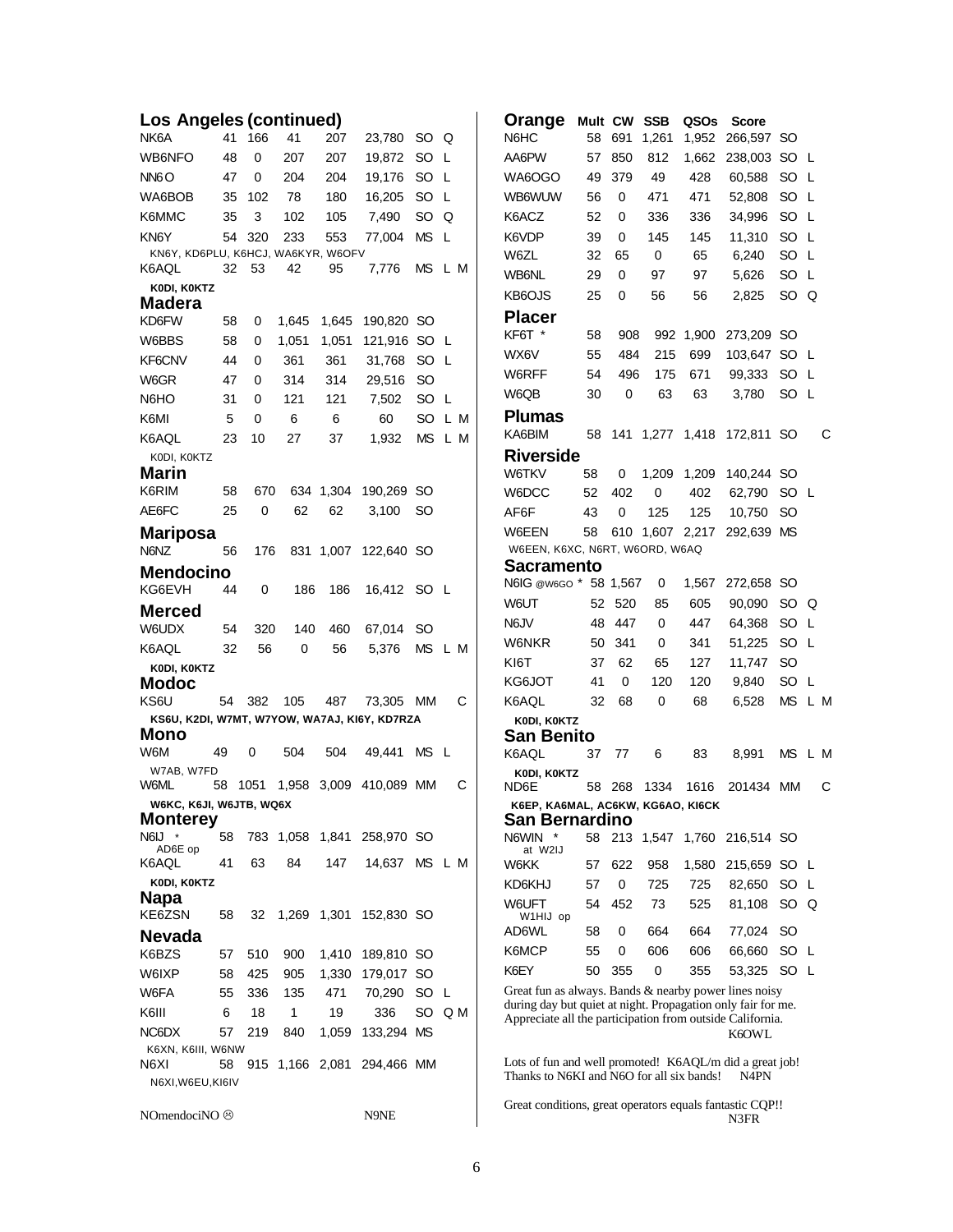| San Diego<br>K6NA                           | 58 | CW<br>717 | <b>SSB</b><br>1,624 | QSOs<br>2,341 | <b>Score</b><br>313,142 SO |               |        | Santa Clara cw                                                |      |           | <b>SSB</b>     | QSOs           | <b>Score</b>         |                 |        |
|---------------------------------------------|----|-----------|---------------------|---------------|----------------------------|---------------|--------|---------------------------------------------------------------|------|-----------|----------------|----------------|----------------------|-----------------|--------|
| K6LL op                                     |    |           |                     |               |                            |               |        | AE6Y                                                          | 58   | 722       | 1,425          | 2.147          | 291,073 SO           |                 |        |
| $\ast$<br>K6AM                              | 58 | 865       | 940                 | 1,805         | 259,550 SO L               |               |        | K6GT                                                          | 58   | 521       | 807            | 1,328          | 184,266 SO           |                 |        |
| WN6K                                        | 57 | 578       | 839                 | 1,417         | 194,484 SO L               |               |        | ND <sub>2</sub> T                                             | 50   | 135       | 288            | 423            | 49,100               | SO L            |        |
| NC6K                                        | 56 | 489       | 250                 | 739           | 110,208 SO L               |               |        | WA6PX                                                         | 44   | 186       | 47             | 233            | 28,688               | SO L            |        |
| W6KY                                        | 48 | 303       | 69                  | 372           | 50,256                     | SO L          |        | N6SPB                                                         | 34   | 0         | 156            | 156            | 10,642               | SO L            |        |
| K6GO                                        | 52 | 0         | 409                 | 409           | 42,536                     | SO L          |        | W6PRI                                                         | 29   | 84        | 15             | 99             | 8,178                | SO L            |        |
| AA6EE                                       | 41 | 196       | 24                  | 220           | 26,076                     | SO L          |        | AE6CW                                                         | 35   | 0         | 107            | 107            | 7,525                | SO L            |        |
| AI6O                                        | 44 | 2         | 215                 | 217           | 19,184                     | SO L          |        | KE6JAC                                                        | 26   | 5         | 100            | 105            | 5,590                | SO L            |        |
| NE6I                                        | 44 | 143       | $\mathbf 0$         | 143           | 18,876                     | <b>SO</b>     | -L     | K6RFM                                                         | 25   | 1         | 82             | 83             | 4,237                | SO L            |        |
| AA6GL                                       | 41 | 118       | 42                  | 160           | 17,958                     | SO.           | Q      | KF6B                                                          | 23   | 0         | 59             | 59             | 2,714                | SO L            |        |
| W6YOO                                       | 35 | 0         | 206                 | 206           | 14,420                     | <sub>SO</sub> |        | <b>WA6HRK</b>                                                 | 22   | $\Omega$  | 45             | 45             | 1,980                | SO L            |        |
| W6MVW                                       | 33 | 103       | $\mathbf 0$         | 103           | 10,197                     | SO L          |        | N9OHW                                                         | 20   | $\Omega$  | 43             | 43             | 1,740                | SO L            |        |
| WA3YTI                                      | 34 | 0         | 108                 | 108           | 7,344                      | SO L          |        | K6PJ                                                          | 2    | 0         | 5              | 5              | 20                   |                 | SO L M |
| N6KI                                        | 58 | 544       | 589                 | 1133          | 162,980 MS                 |               |        | W6YX                                                          | 57   | 860       | 1,660          | 2,520          | 336.357              | <b>MS</b>       | S      |
| N6KI, N6CY, NN6X                            |    |           |                     |               |                            |               |        | W6LD, WJ6O, N7MH, KX6C, N9FZX, K6IF, K6UFO                    |      |           |                |                |                      |                 |        |
| N6WB                                        | 54 | 420       | 255                 | 675           | 95,634                     | MS            | L      | K6AQL                                                         | 23   | 30        | 13             | 43             | 2.668                | MS.             | L M    |
| N6VS, KF6EFN, KE6PY                         |    |           |                     |               |                            |               |        | KODI, KOKTZ<br><b>Santa Cruz</b>                              |      |           |                |                |                      |                 |        |
| <b>San Francisco</b><br>AD6TF               | 53 | 238       | 258                 | 496           | 65,322                     | SO            |        | K6XX *                                                        | 58   | 849       | 1,291          | 2,140          | 297,656 SO           |                 |        |
| K6OWL                                       | 40 | 57        | 93                  | 150           | 14,380                     | SO L          |        | K6RB                                                          | 55   | 707       | 575            | 1,282          | 179,960              | SO L            |        |
|                                             |    |           |                     |               |                            |               |        | NR3Y                                                          | 58   | 0         | 765            | 765            | 88,740               | <sub>SO</sub>   |        |
| San Joaquin<br>NT6K                         |    | 157       |                     |               |                            |               |        | W6ZZZ                                                         | 40   | 0         | 253            | 253            | 20,280               | SO L            |        |
| W6SF                                        | 58 | 51        | 1,460               | 1,617         | 196,736 SO                 |               |        | KG6HAF                                                        | 31   | 0         | 53             | 53             | 3,286                | SO L            |        |
|                                             | 46 |           | 185                 | 236           | 24,127                     | SO            |        | <b>Shasta</b>                                                 |      |           |                |                |                      |                 |        |
| K6AQL                                       | 29 | 70        | 0                   | 70            | 6,090                      | МS            | L M    | NT6E                                                          | 49   | 0         | 454            | 454            | 44,492               | SO L            |        |
| KODI, KOKTZ<br><b>San Luis Obispo</b>       |    |           |                     |               |                            |               |        | N6RZR                                                         | 52   | 0         | 361            | 361            | 37,544               | SO L            |        |
| W6TK                                        | 57 | 783       | 1136                | 1919          | 263,539 SO                 |               |        | KK6MM                                                         | 46   | 0         | 338            | 338            | 31,096               | SO L            |        |
| WA5VGI                                      | 58 | 678       | 854                 | 1532          | 217,181                    | SO.           |        | WA6OZZ                                                        | 33   | 0         | 142            | 142            | 9,372                | MS <sub>L</sub> |        |
| W6KFV                                       | 54 | 706       | 0                   | 706           | 114,372 SO                 |               |        | +W6SUE                                                        |      |           |                |                |                      |                 |        |
| N6WS                                        | 55 | 350       | 200                 | 550           | 79,805                     | SO            | Q      | K6AQL                                                         | 9    | 11        | 0              | 11             | 297                  | ΜS              | L M    |
| AB6GY                                       | 35 | 0         | 111                 | 111           | 7,770                      | SO            | └      | KODI, KOKTZ                                                   |      |           |                |                |                      |                 |        |
| W6LZ                                        | 58 | 468       | 1541                | 2009          | 260,188 MS                 |               |        | <b>Sierra</b><br>N6S *                                        | 58   | 549       | 725            |                | 1,274 179,771 SO     |                 | C      |
| W6LZ, W7CB, W6NK                            |    |           |                     |               |                            |               |        | KU6J op                                                       |      |           |                |                |                      |                 |        |
| K6AQL                                       | 26 | 11        | 31                  | 42            | 2,470                      |               | MS L M | Siskiyou                                                      |      |           |                |                |                      |                 |        |
| KODI. KOKTZ                                 |    |           |                     |               |                            |               |        | KJ6RA                                                         | 54   | 0         | 572            | 572            | 61,776               | SO              |        |
| <b>San Mateo</b>                            |    |           |                     |               |                            |               |        | KO6IS                                                         | 52   | 0         | 294            | 294            | 30,576 SO L          |                 |        |
| N6NF                                        | 57 | 630       | 861                 | 1491          | 206,826 SO L               |               |        | K6VX                                                          | 37   | 0         | 222            | 222            | 16,428               | <b>SO</b>       |        |
| W6ISO                                       | 58 | 46        | 875                 | 921           | 109,504 SO                 |               |        | KD6WP                                                         | 35   | 142       | $\mathbf 0$    | 142            | 14,910 SO L          |                 |        |
| AD6GK                                       | 30 | 0         | 108                 | 108           | 6,480                      | SO Q          |        | <b>Solano</b>                                                 | Mult | <b>CW</b> | <b>SSB</b>     | QSOs           | Score                |                 |        |
| <b>W6ISQ</b>                                | 26 | 55        | 3                   | 58            | 4,485                      | <b>SO</b>     |        | KE6QR                                                         | 40   | 50        | 146            | 196            | 17,780 SO L          |                 |        |
| K6MO                                        | 23 | 32        | 18                  | 50            | 3,036                      | SO L          |        | KA6SGT                                                        | 25   | 42        | 23             | 65             | 4,300                | SO Q            |        |
| Santa Barbara                               |    |           |                     |               |                            |               |        | K6PJ                                                          | 6    | 0         | $\overline{7}$ | $\overline{7}$ | 84                   |                 | SO L M |
| WA6FGV                                      | 54 | 340       | 129                 | 469           | 69,093                     | <b>SO</b>     | м      | W6DI                                                          | 58   | 0         |                |                | 1844 1844 213,904 MS |                 |        |
| K6FA                                        | 43 | 314       | $\mathbf 0$         | 314           | 40,506                     | SO L          |        | +WX6M<br>K6AQL                                                | 20   | 22        | 16             | 38             | 1,960                |                 | MS L M |
| KF6NWM                                      | 37 | 0         | 130                 | 130           | 9,620                      | <b>SO</b>     | N      | KODI, KOKTZ                                                   |      |           |                |                |                      |                 |        |
| KQ6VX                                       | 38 | 0         | 111                 | 111           | 8,436                      | <b>SO</b>     |        |                                                               |      |           |                |                |                      |                 |        |
| K6TZ                                        | 57 | 0         | 740                 | 740           | 84,360                     | MS L          |        | Best state contest bar none! Keep up the good work. See you   |      |           |                |                | <b>WOYZZ</b>         |                 |        |
| KC6VML,KG6ENA,KG6JMJ,N6YX,W6VLM<br>W6AB     | 56 | 6         | 662                 | 668           | 75,152 MM                  |               |        | next year.                                                    |      |           |                |                |                      |                 |        |
| W6RFH,KB4GBA,N6ZV,KR4YO,W6JX,KG6JYK,WB6FLY, |    |           |                     |               |                            |               |        | Beautiful weather interfered with contest participation again |      |           |                |                |                      |                 |        |
| <b>W6QJ,KM6DF</b>                           |    |           |                     |               |                            |               |        | this year. Holding out for cold, rainy weather next year.     |      |           |                |                | AA5BE                |                 |        |
|                                             |    |           |                     |               |                            |               |        |                                                               |      |           |                |                |                      |                 |        |